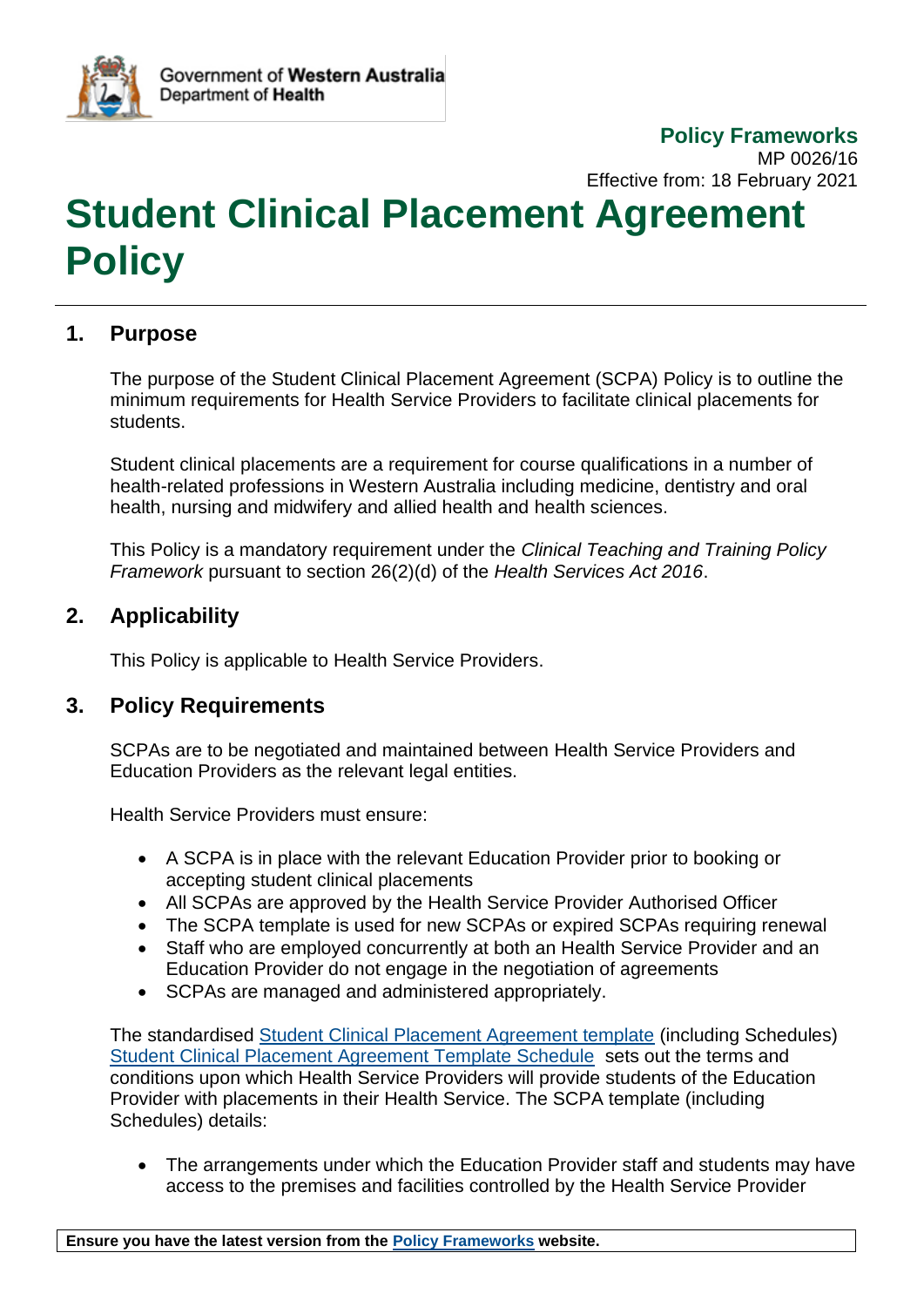- The training and supervisory services that the Health Service Providers will provide to students and the fees that the Education Provider will pay for the provision of those services
- Health Service Providers are to complete all new SCPAs or expired SCPAs requiring renewal in accordance with the SCPA template.

There is flexibility for Health Service Providers to include site or profession specific requirements within the Schedules of the SCPA template. If deemed necessary, the SCPA template may be modified by Health Service Providers, through the Schedules, providing it maintains the scope and intent of the clauses within the template.

Appropriately accredited Education Providers located within Australia are eligible to request a SCPA with a Health Service Provider. While a SCPA is a precondition to an Education Provider requesting student placements at a specific hospital or health service, the SCPA itself does not guarantee that such placements will be available; that decision sits with the relevant Health Service Provider.

The SCPA template should not be used to enter into agreements with overseas Education Providers and legal advice should be sought from either Legal and Legislative Services or the General Counsel at the Health Service Provider on any student placements for students from an overseas Education Provider. Similarly, legal advice should be sought in situations whereby students are seeking to arrange their own clinical placements.

Health Service Providers are responsible for administration of the Agreements and must maintain records of all SCPAs and their compliance to this Policy.

#### **4. Compliance Monitoring**

Health Service Providers are responsible for ensuring compliance with this Policy.

The Assistant Director General, Clinical Excellence Division will request that Health Service Providers submit compliance evidence in relation to the requirements of this Policy.

#### **5. Related Documents**

The following documents are mandatory pursuant to this Policy:

- [Student Clinical Placement Agreement Template](https://ww2.health.wa.gov.au/~/media/Files/Corporate/Policy-Frameworks/Clinical-Teaching-and-Training/Policy/Student-Clinical-Placement-Agreement-Policy/Supporting/Student-Clinical-Placement-Agreement-Template.pdf)
- [Student Clinical Placement Agreement Template Schedule](https://ww2.health.wa.gov.au/~/media/Files/Corporate/Policy-Frameworks/Clinical-Teaching-and-Training/Policy/Student-Clinical-Placement-Agreement-Policy/Supporting/WORD/Student-Clinical-Placement-Agreement-Template-Schedule.docx)

#### **6. Supporting Information**

The following information is not mandatory but informs and/or supports the implementation of this Policy:

• Table 1. pp. 30-31 [Independent Hospital Pricing Authority](https://www.ihpa.gov.au/sites/default/files/publications/ttr-final-report.pdf?acsf_files_redirect)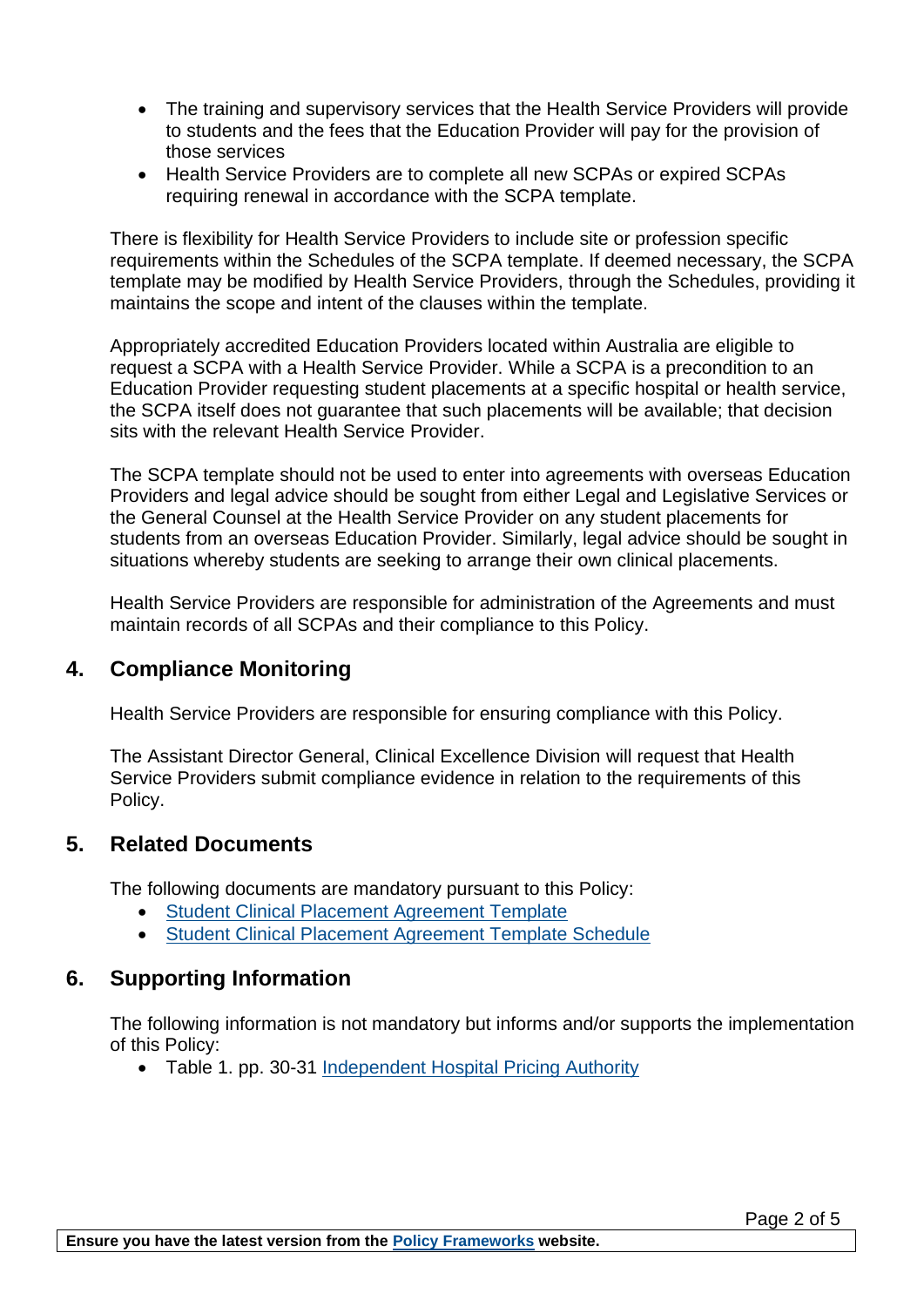# **7. Definitions**

| Term                           | <b>Definition</b>                                                                                                                                                                                                                                                                                                                                                                                           |
|--------------------------------|-------------------------------------------------------------------------------------------------------------------------------------------------------------------------------------------------------------------------------------------------------------------------------------------------------------------------------------------------------------------------------------------------------------|
| Agreement                      | Completed and authorised Student Clinical Placement<br>Agreement (including the Schedules).                                                                                                                                                                                                                                                                                                                 |
| <b>Authorised Officer</b>      | Authorised Officer means, for the:<br>Health Service Provider, the Chief Executive or<br>another delegate of the Health Service Provider                                                                                                                                                                                                                                                                    |
| <b>Health Service Provider</b> | A Health Service Provider established under s.32 of the<br>Health Services Act 2016 which includes North<br>Metropolitan Health Service (NMHS), South Metropolitan<br>Health Service (SMHS), Child and Adolescent Health<br>Service (CAHS), WA Country Health Service (WACHS),<br>East Metropolitan Health Service (EMHS), PathWest<br>Laboratory Medicine (PathWest) and Health Support<br>Services (HSS). |
| <b>Education Provider</b>      | The individual university, registered training organisation<br>or TAFE College, responsible for the delivery of education<br>or training.                                                                                                                                                                                                                                                                   |
| Template                       | The standardised Student Clinical Placement Agreement<br>template (including the Schedules).                                                                                                                                                                                                                                                                                                                |

The following definition(s) are relevant to this Policy.

### **8. Policy Contact**

Enquiries relating to this Policy may be directed to: Chief Medical Officer Directorate: Clinical Excellence Division Email: [chiefmedicalofficer@health.wa.gov.au](mailto:chiefmedicalofficer@health.wa.gov.au)

# **9. Document Control**

| <b>Version</b>     | <b>Published</b><br>date | <b>Effective</b><br>from | <b>Review</b><br>date | <b>Effective</b><br>to | Amendment(s)                                                                                                                                                                                     |
|--------------------|--------------------------|--------------------------|-----------------------|------------------------|--------------------------------------------------------------------------------------------------------------------------------------------------------------------------------------------------|
| MP 0026/16         | 30 June<br>2016          | 30 June<br>2016          | January<br>2021       | 18<br>February<br>2021 | Original version                                                                                                                                                                                 |
| MP 0026/16<br>v2.0 | 18 February<br>2021      | 18 February<br>2021      | February<br>2024      | 12 April<br>2022       | Amend to include<br><b>Related document</b><br>and transition the<br>Policy from the<br><b>Legal Policy</b><br>Framework to the<br><b>Clinical Teaching</b><br>and Training<br>Policy Framework. |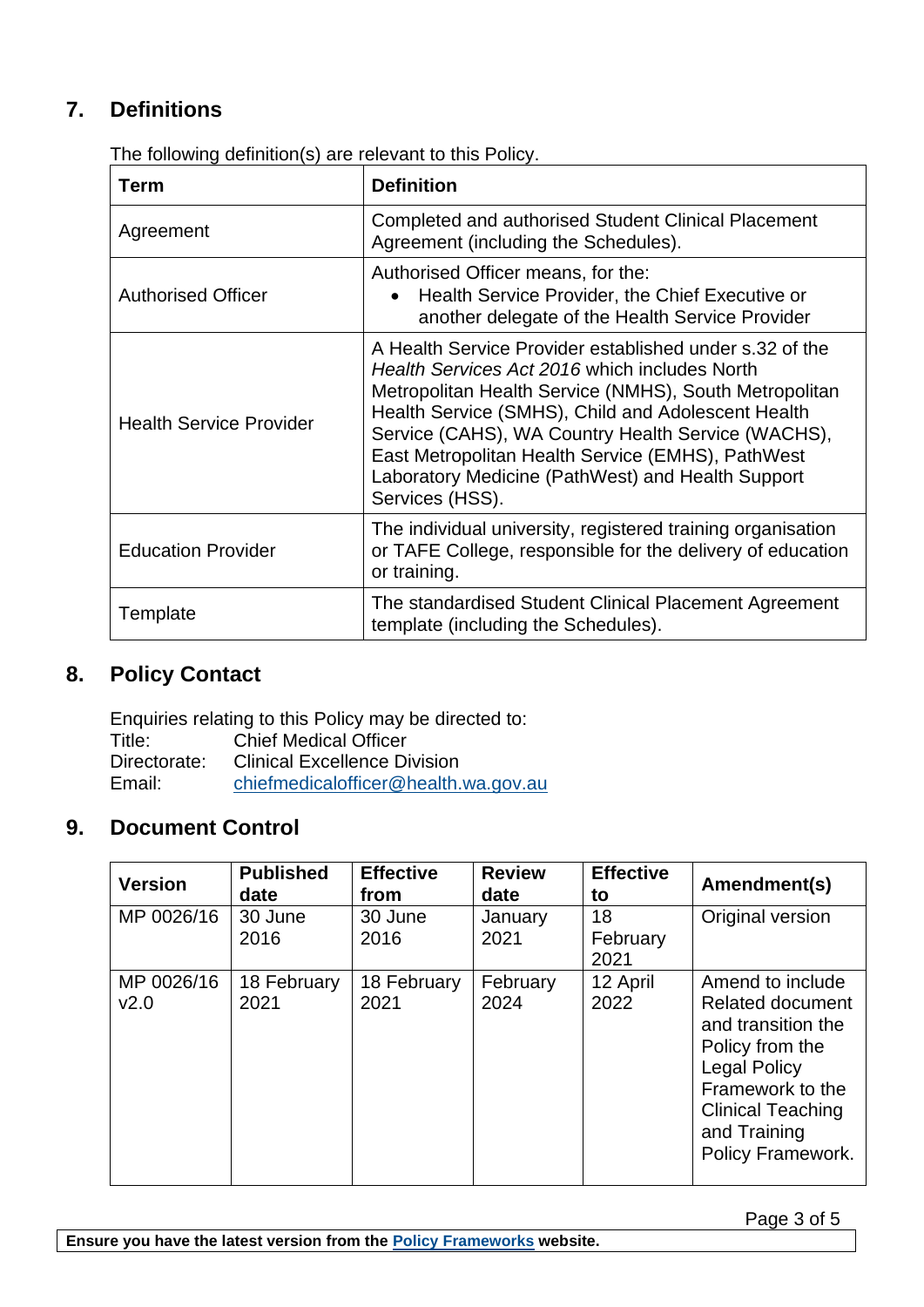| MP 0026/16<br>V.2.1 | 12 April<br>2022                                                                                                       | 12 April<br>2022 | February<br>2024 | Current | Minor amendment<br>as described<br>below. |
|---------------------|------------------------------------------------------------------------------------------------------------------------|------------------|------------------|---------|-------------------------------------------|
|                     | Amendment to Supporting Information: Inclusion of Independent Hospital Pricing<br>Authority (Table 1. pp. 30-31) link. |                  |                  |         |                                           |

# **10. Approval**

| Initial approval                   | Dr David Russell-Weisz, Director General, Department of Health                                        |
|------------------------------------|-------------------------------------------------------------------------------------------------------|
|                                    | 28 June 2016                                                                                          |
| <b>Current version</b><br>approved | Nicole O'Keefe, Assistant Director General, Strategy and<br>Governance Division, Department of Health |
|                                    | 16 February 2021                                                                                      |